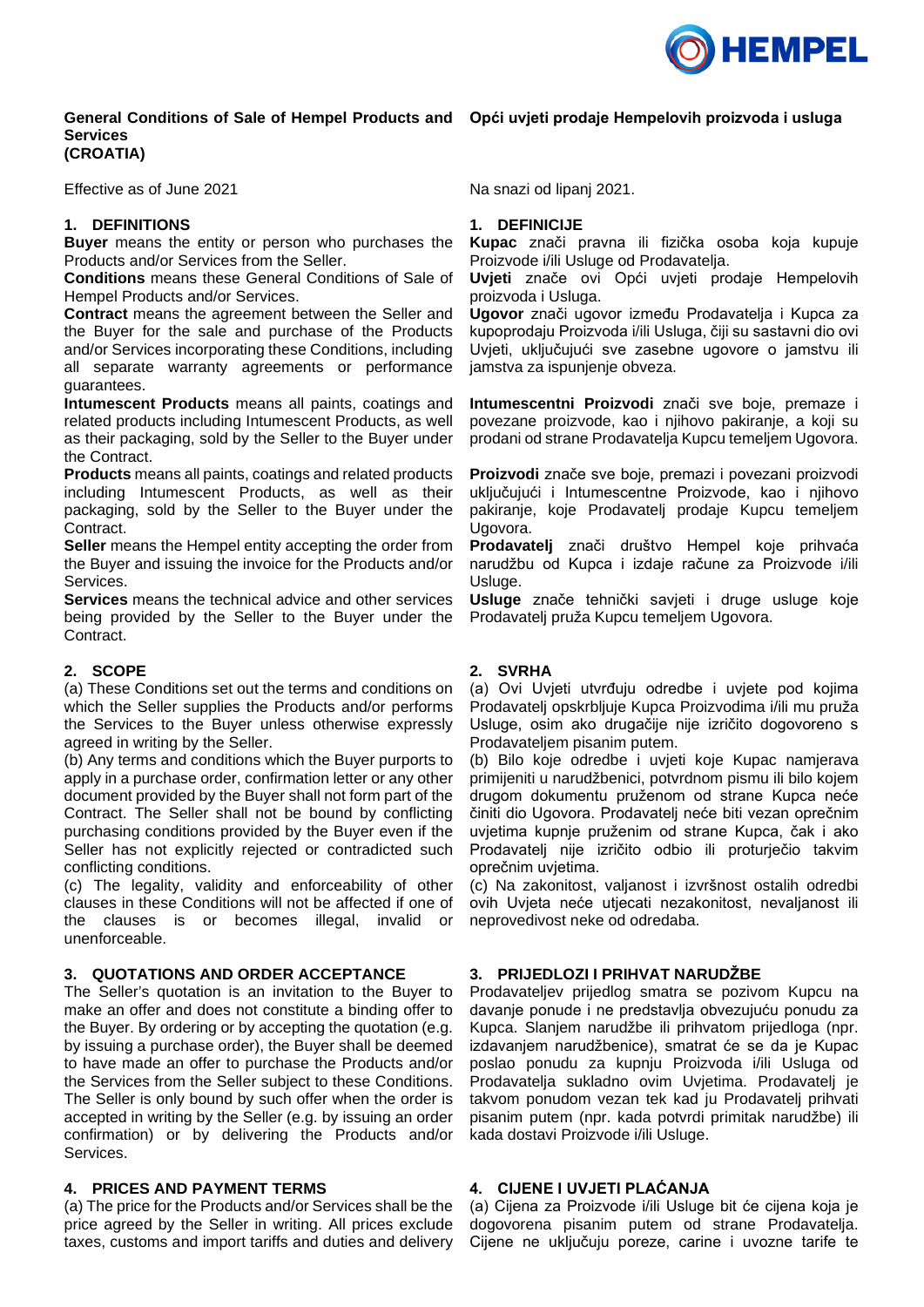

costs that the Buyer must pay. The price for Products includes the Seller's standard packaging but is excluding other fees e.g. tinting fee, small order fee etc.

(b) Prices are based on raw materials, manufacturing and other related costs incurred by the Seller. In the event of an increase in such costs to the Seller of 5% (five percent) or more between the conclusion of the Contract and the date of agreed delivery, the Seller reserves the right to adjust the prices to directly reflect such changes.

(c) The Buyer must pay the invoice amount in full within 30 (thirty) days from the date of the invoice or as otherwise stated in the invoice. Payment by the Buyer must be made in the currency specified in the invoice. The Seller shall be entitled to charge interest on overdue payments at the highest rate permissible by relevant mandatory law.

(d) The Buyer shall indemnify the Seller for all reasonable costs and expenses (including legal fees) that the Seller may incur in collecting overdue amounts.

(e) The Buyer may not withhold, set-off or deduct amounts owed to the Seller in respect of claims or disputed amounts.

## **5. TERMINATION AND SUSPENSION**

(a) The Seller is entitled to terminate the Contract with immediate effect and with no prior notice if the Buyer is in material breach of its obligations in these Conditions or the Contract. Material breach shall include but not be limited to situations where the Buyer: (i) does not comply with clause 10 in these Conditions, (ii) ceases trading, (iii) fails to meet its payment obligations when they fall due, (iv) appears to be unable to pay a debt (v) seeks a composition with its creditors, or (vi) is subject to an order or a resolution for its liquidation, administration, windingup or dissolution or has an administrator or similar officer appointed over all or any substantial part of its assets.

(b) In the event that the Seller terminates the Contract, all outstanding instalments for delivered Products and/or Services shall be deemed due and payable immediately. (c) The Seller shall be released from its obligations under these Conditions from the date of termination except in respect of warranties for Products and/or Services already supplied and/or performed and fully paid for as at the date of termination.

(d) The Seller's obligation to deliver Products and/or Services shall be suspended if the Buyer has failed to make due payment within 14 (fourteen) days of the due date of any amount that the Buyer owes the Seller at the date of delivery under the Contract or any other agreement with the Seller. Such suspension of delivery shall not affect the Seller's other rights under these Conditions. The Seller is not obliged to resume deliveries until the Buyer has paid all overdue amounts, including all expenses and any accrued interest.

### **6. DELIVERY, TITLE AND RISK**

(a) The Products are to be delivered "DAP" (Incoterms 2020) at the place and date specified in the order and the davanja i troškove dostave koje je Kupac dužan platiti. Cijena za Proizvode uključuje Prodavateljevo standardno pakiranje, ali isključuje ostale troškove, npr. naknade za nijansiranje, naknade za male narudžbe itd.

(b) Cijene se temelje na sirovinama, proizvodnim i drugim povezanim troškovima koji nastanu Prodavatelju. U slučaju povećanja takvih troškova Prodavatelju u iznosu od 5% (pet posto) ili više između sklapanja Ugovora i datuma dogovorene isporuke, Prodavatelj pridržava pravo prilagodbe cijene kako bi ista izravno odražavala takve promjene.

(c) Kupac je dužan platiti iznos računa u cjelini u roku od 30 (trideset) dana od datuma računa ili na drugi način ako je tako određeno na računu. Plaćanje od strane Kupca mora biti izvršeno u valuti koja je naznačena na računu. Prodavatelj će imati pravo naplatiti kamate na zakašnjela plaćanja po najvišoj stopi koja je dopuštena mjerodavnim pravom.

(d) Kupac će Prodavatelju nadoknaditi sve razumne troškove i izdatke (uključujući pravne naknade) koje Prodavatelju mogu nastati prilikom naplate zakašnjelih plaćanja.

(e) Kupac ne može uskratiti, prebiti ili umanjiti iznose koje duguje Prodavatelju sa zahtjevima ili spornim iznosima.

# **5. RASKID I PREKID**

(a) Prodavatelj je ovlašten raskinuti Ugovor s trenutnim učinkom i bez prethodne najave ako Kupac značajno krši svoje obveze iz ovih Uvjeta ili Ugovora. Značajno kršenje uključuje, ali ne ograničava se na, slučajeve u kojima Kupac: (i) se ne pridržava odredbe 10 ovih Uvjeta, (ii) prestane s poslovanjem, (iii) ne ispunjava svoje obveze kako one dospijevaju, (iv) naizgled nije sposoban za plaćanje duga (v) traži sklapanje nagodbe s vjerovnicima u okviru predstečajnog/stečajnog postupka, (vi) je u postupku likvidacije na temelju rješenja ili je podnesen zahtjev za pokretanjem likvidacije ili je doneseno rješenje o upravljanju, prestanku ili razvrgnuću ili je imenovan upravitelj ili sličan službenik nad svom ili dijelom njegove imovine.

(b) Ako Prodavatelj raskine Ugovor, sve preostale rate za dostavljene Proizvode i/ili Usluge smatrat će se dospjelima i plativima bez odgađanja.

(c) Prodavatelj će biti oslobođen svojih obveza iz ovih Uvjeta od datuma raskida osim u slučaju jamstva za Proizvode i/ili Usluge koji su već isporučeni i/ili pruženi i u cijelosti plaćeni na datum raskida.

(d) Prodavateljeva obveza isporuke Proizvoda i/ili Usluga bit će odgođena ako Kupac nije izvršio dospjelo plaćanje u roku od 14 (četrnaest) dana od dana dospijeća bilo kojeg iznosa koji Kupac duguje Prodavatelju na datum dostave po Ugovoru ili bilo kojem drugom sporazumu s Prodavateljem. Takva odgoda isporuke neće utjecati na druga prava Prodavatelja prema ovim Uvjetima. Prodavatelj nije dužan nastaviti isporuke sve dok Kupac ne plati sve dužne iznose, uključujući i sve troškove i obračunate kamate.

### **6. DOSTAVA, NASLOV I RIZIK**

(a) Proizvodi se dostavljaju "DAP" (Incoterms 2020) prema mjestu i datumu koji je naznačen u narudžbenici,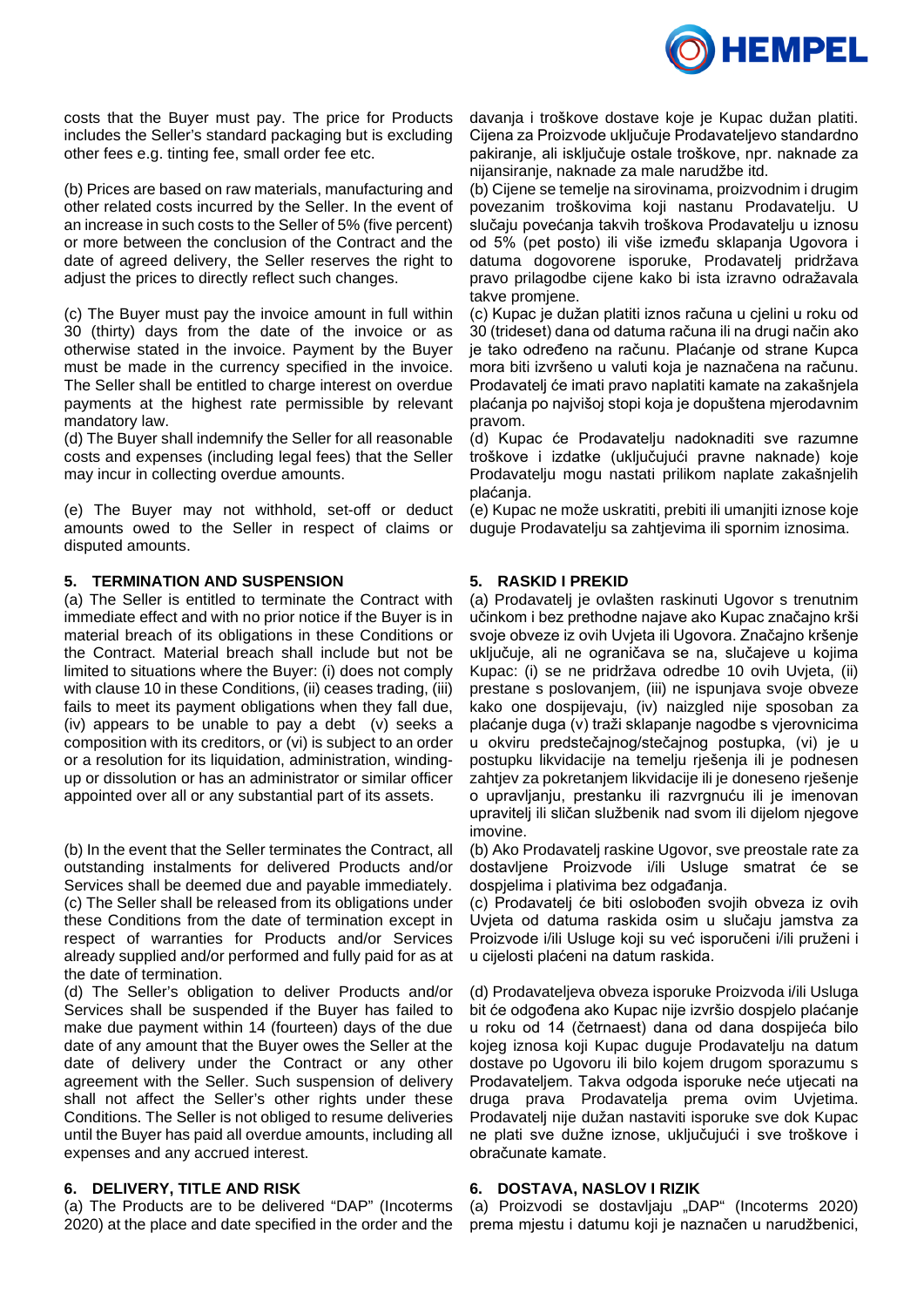

Seller reserves the right to invoice the Buyer for all delivery costs.

(b) The risk for the Products shall pass to the Buyer at the earlier of (i) when the Products are delivered to the Buyer, the Buyer's agent, or a person that the Buyer has authorised to accept delivery, or (ii) the agreed date of delivery, if the Buyer fails to take delivery as required under the Contract.

(c) The Seller shall retain title and ownership of the Products until receipt of payment in full and until then the Buyer shall: (i) hold the Products on a fiduciary basis as the Seller's bailee; (ii) store the Products at no cost to Seller separately from all other goods of the Buyer or any third party in such a way that they remain readily identifiable as the Seller's property; (iii) not destroy, alter or obscure any trademark or packaging on or relating to the Products; and (iv) maintain the Products in satisfactory condition and keep them insured on Seller's behalf for their full price against all risks. The Seller shall be entitled to recover payment for the Products notwithstanding that ownership of any of the Products has not passed from the Seller. In the event that the Buyer has not paid the full purchase price or if insolvency proceedings are commenced against the Buyer, the Seller or its representative is entitled to recover or resell the Products and to enter the Buyer's premises for that purpose as permitted by law and such steps shall not affect the Seller's other rights.

(d) The Buyer shall indemnify the Seller against all costs and expenses incurred by the Seller as a result of the Buyer's failure: (i) to take delivery on the agreed date, or if no such date is specified, within 7 (seven) days of the Seller notification that the Products are ready for collection; or (ii) to provide adequate instructions, documents, licences or consents required to enable the applicable Products and/or Services to be delivered on time.

(e) If the Seller has agreed to deliver the Products and/or Services on a specific date and fails to do so, other than for reasons of Force Majeure, the Buyer shall be entitled to cancel such (part of the) order which has not been delivered. The Buyer accepts such right to cancel as its only remedy and expressly waives any other rights. The Seller has the right to communicate any delay or expected delay in delivery to the Buyer in writing together with new delivery date(s). If the Buyer cannot accept the new delivery date(s), Buyer remains entitled through written notice to Seller to cancel the order in part or in full. (f) The Buyer shall thoroughly inspect all Products on delivery and notify the Seller as soon as reasonably practicable (within 48 hours of delivery) of any apparent damage to, defect or shortage in, any Products. If the Buyer fails to give such notice, the Products shall be deemed to be in all respects in accordance with the relevant purchase order and accepted by the Buyer, save to the extent that there is a latent defect which is not reasonably obvious on inspection.

(g) It is the Buyer's responsibility to obtain all licences, exchange control documents and other consents needed for the import and use of the Products. The Buyer shall not be discharged from its obligations under these Conditions if the Buyer fails to obtain a licence or other consent(s).

te Prodavatelj pridržava pravo izdati račun Kupcu za sve troškove dostave.

(b) Rizik za Proizvode prelazi na Kupca najranije (i) u trenutku dostave Kupcu, agentu Kupca ili osobi koju je Kupac ovlastio za primanje dostave ili (ii) na dogovoreni dan dostave, ako Kupac propusti preuzeti dostavu sukladno obvezi iz Ugovora.

(c) Prodavatelj ostaje vlasnik Proizvoda sve do primitka cjelokupne uplate, a do tada Kupac: (i) će držati Proizvode na fiducijarnoj osnovi kao Prodavateljev dužnik; (ii) će skladištiti Proizvode bez troška za Prodavatelja, odvojene od drugih dobara Kupca ili trećeg na način da isti ostanu prepoznatljivi kao vlasništvo Prodavatelja; (iii) neće uništiti, izmijeniti ili prikriti zaštitni znak ili pakiranje na ili u vezi s Proizvodima; i (iv) će održavati proizvode u zadovoljavajućem stanju te ih osigurati za račun Prodavatelja od svih rizika u visini njihove pune kupoprodajne cijene. Prodavatelj će imati pravo na naplatu pune kupoprodajne cijene za Proizvode bez obzira na činjenicu da vlasništvo nad Proizvodima nije prešlo na Kupca. U slučaju da Kupac ne plati punu kupoprodajnu cijenu ili ako nad Kupcem otpočne stečajni postupak, Prodavatelj ili njegov predstavnik je ovlašten vratiti u posjed ili prodati Proizvode te u tu svrhu ući na posjed Kupca sukladno zakonu bez da takvi postupci utječu na druga prava Prodavatelja.

(d) Kupac će Prodavatelju nadoknaditi sve troškove i izdatke koji su nastali Prodavatelju zbog propusta Kupca da: (i) preuzme dostavu dogovorenog datuma ili ako takav datum nije određen, unutar 7 (sedam) dana od dana obavijesti Prodavatelja da su Proizvodi spremni; ili (ii) pruži odgovarajuće upute, dokumente, dozvole ili odobrenja potrebna za dostavu konkretnih Proizvoda na vrijeme.

(e) Ako se Prodavatelj obvezao dostaviti Proizvode na određeni datum i to nije učinio, osim zbog razloga Više sile, Kupac je ovlašten otkazati takvu (ili dio takve) narudžbe koji nije dostavljen. Kupac prihvaća navedeno pravo na otkaz kao svoj jedini pravni lijek i izričito se odriče svih drugih prava. Prodavatelj ima pravo pisanim putem obavijestiti Kupca o svim kašnjenjima ili očekivanim kašnjenjima u dostavi, uz naznaku novog/ih datuma dostave. Ako Kupac ne može prihvatiti novi/e datum/e dostave, Kupac je ovlašten otkazati narudžbu djelomično ili u cijelosti putem pisane obavijesti Prodavatelju.

(f) Kupac će temeljito pregledati sve Proizvode po dostavi i obavijestiti Prodavatelja što je prije moguće (unutar 48 sati od dostave) o bilo kakvoj očitoj šteti, nedostatku ili manjku bilo kojeg Proizvoda. Ako Kupac propusti dati takvu obavijest, Proizvodi će se smatrati u svakom pogledu sukladni odgovarajućoj narudžbenici i prihvaćeni od strane Kupca, osim u mjeri u kojoj postoje skriveni nedostaci koji nisu razumno očiti prilikom pregleda.

(g) Kupac je isključivo odgovoran za pribavljanje svih dozvola, dokumenata o nadzoru razmjene i ostalih dokumenata koji su potrebni za uvoz i korištenje Proizvoda. Kupac neće biti oslobođen svojih obveza iz ovih Uvjeta ako ne ishodi dozvole ili druge suglasnosti.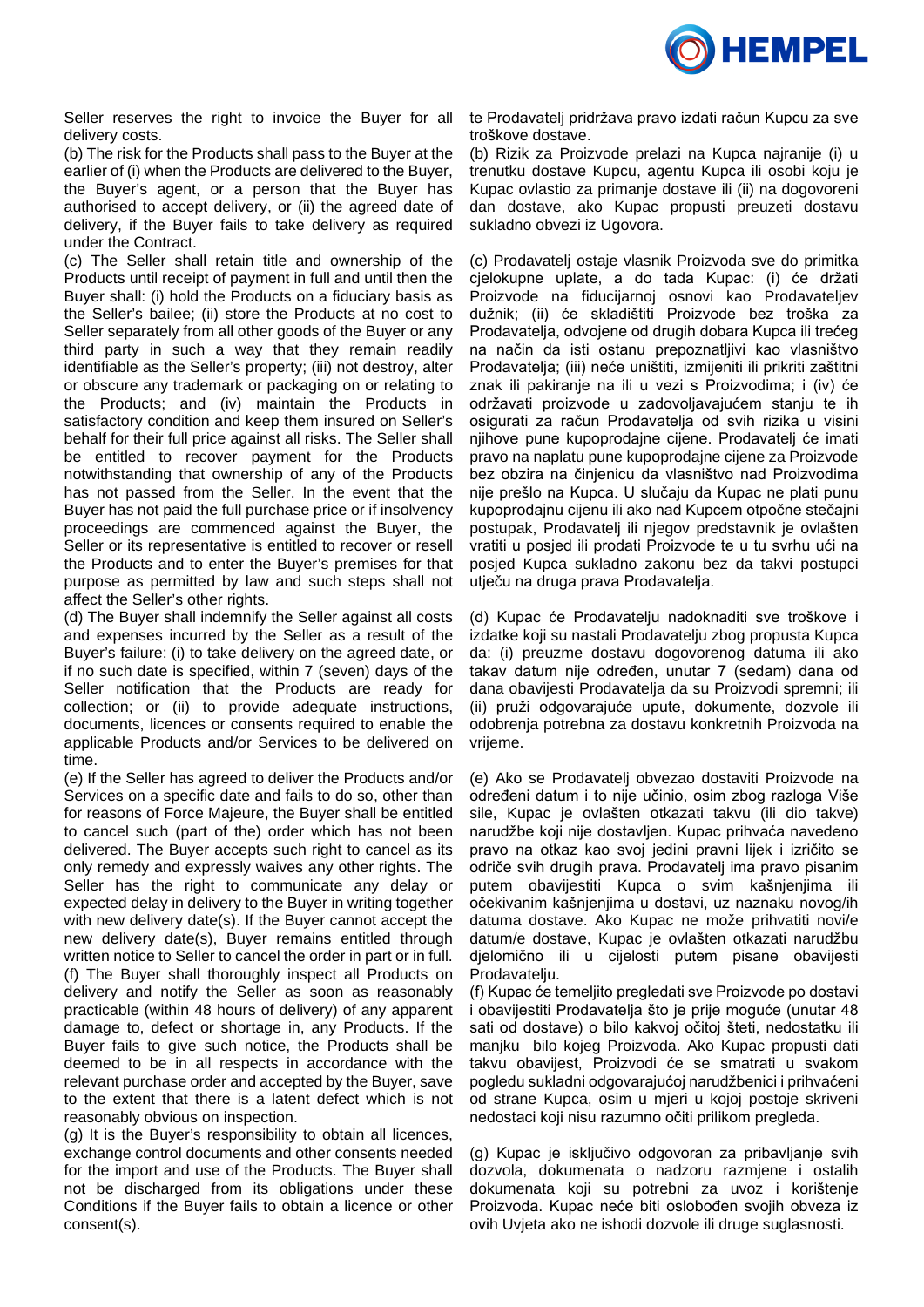

# **7. FORCE MAJEURE**

(a) The Seller is released from its obligation to deliver the Products and/or Services on the delivery date, if events beyond its reasonable control prevent the Seller from performing its obligations (Force Majeure). Should such events continue to prevent the Seller from performing its obligations for 60 (sixty) consecutive days, either party may cancel the Contract.

(b) The Seller may withhold, reduce or suspend delivery of the Products and/or Services to reasonably allocate its supply capacity between the Buyer and its other customers if Force Majeure prevents the Seller from delivering all the Products and/or Services and fully complying with orders from its other customers. In such event, the Buyer is entitled to cancel the undelivered order(s). This clause sets out the only remedies available to the Parties in the event of Force Majeure.

### **8. THE SELLER'S WARRANTY AND LIMITATIONS OF LIABILITY**

#### *The Seller's Liability for the Products*

(a) In the event that a separate stand-alone Seller warranty for the Product forms part of or is issued in connection with the Contract by the Seller, then to the extent that a conflict exists between it and these Conditions, then the relevant terms of such stand-alone Seller warranty shall apply to the exclusion of this Clause. (b) The Seller warrants that as at delivery and for the earlier of a period of 12 (twelve) months from the date of delivery or the expiration of the applicable shelf life and on the territory of Croatia, each Product will conform to the applicable Product Data Sheet and/or specification as at delivery and the Seller shall have no other liability under this Contract (express or implied), in tort or otherwise for the quality, performance, merchantability or fitness for any purpose of the Products.

(c) The Seller's warranty does not include defects or damage that occurs in areas that are not reasonably accessible through ordinary means of repair because of their shape or location. Nor does the Seller's warranty include damage which is caused by mechanical damage, welding or other heating, bacterial attack, pollution, electromechanical actions, damage during repair, deterioration beneath applied coatings or friction, except for ordinary wear and tear. The Seller is only liable under this warranty, if the Buyer (or where relevant, its subcontractor) has:

(i) prepared all surfaces before coating, coated the object correctly and maintained them after coating, all in accordance with the Product specifications and any guidance issued by Seller,

(ii) transported, stored, handled and used the Products in accordance with all information given to the Buyer by the Seller and any international customs of the trade,

(iii) made a written claim documenting the alleged defect in or damage to the Products within 10 (ten) days of the date when the Buyer first became aware or could reasonably have become aware of the defect or the damage,

## **7. VIŠA SILA**

(a) Prodavatelj se oslobađa svoje obveze dostave Proizvoda na datum dostave, ako ga događaji izvan njegove razumne kontrole onemoguće u izvršavanju njegovih obveza (Viša sila). Ako takvi događaji onemogućavaju Prodavatelja u ispunjavanju njegovih obveza 60 (šezdeset) uzastopnih dana, bilo koja strana može otkazati Ugovor.

(b) Prodavatelj može uskratiti, smanjiti ili obustaviti dostavu Proizvoda radi razumnog raspoređivanja kapaciteta opskrbe između Kupca i svojih ostalih kupaca ako Viša sila sprječava Prodavatelja da dostavi sve Proizvode i u potpunosti udovolji narudžbama drugih kupaca. U tom slučaju, Kupac je ovlašten otkazati nedostavljenu/e narudžbu/e. Ova odredba predviđa jedine pravne lijekove koji su dostupni Strankama u slučaju Više sile.

## **8. JAMSTVO PRODAVATELJA I OGRANIČENJA ODGOVORNOSTI**

#### *Odgovornost Prodavatelja za Proizvode*

(a) u slučaju da je Prodavatelj izdao zasebno jamstvo za Proizvode koje čini dio Ugovora ili je izdano u vezi s Ugovorom, ako postoji sukob između takvog jamstva i ovih Uvjeta, prednost će imati odgovarajući uvjeti takvog zasebnog jamstva Prodavatelja.

(b) Prodavatelj jamči da je svaki Proizvod sukladan važećim Podacima o proizvodu i/ili specifikaciji u trenutku dostave, i na raniji datum od 12 (dvanaest) mjeseci od datuma dostave ili od isteka primjenjivog roka trajanja i na teritoriju Republike Hrvatske te Prodavatelj neće snositi nikakvu drugu odgovornost temeljem ovog Ugovora (izričitu ili prešutnu) u slučaju štete ili na drugi način u odnosu na kvalitetu, izvedbu, mogućnost prodaje ili podobnost za bilo koju svrhu Proizvoda.

(c) Jamstvo Prodavatelja ne uključuje nedostatke ili oštećenja koja nastanu u područjima koja nisu razumno dostupna običnim sredstvima za popravak zbog svojeg oblika ili položaja. Također, Prodavateljevo jamstvo ne uključuje štetu koja je uzrokovana uslijed mehaničkih oštećenja, zavarivanja ili drugog zagrijavanja, bakterijskog napada, zagađenja, elektromehaničkih radnji, oštećenja tijekom popravka, propadanja ispod nanesenih premaza ili trenja, osim za uobičajeno habanje. Prodavatelj je odgovoran temeljem ovog jamstva samo ako je Kupac (ili njegov pod-ugovaratelj, gdje je primjenjivo):

(i) pripremio sve površine prije premazivanja, pravilno premazao objekt i održavao ga nakon premazivanja, sve sukladno Podacima o proizvodu i uputama izdanim od strane Prodavatelja,

(ii) prevezao, skladištio, rukovao i koristio Proizvode sukladno svim podacima danim Kupcu od strane Prodavatelja i sukladno svim međunarodnim običajima trgovine,

(iii) podnio pisani zahtjev kojim je dokumentirao navodni nedostatak ili štetu na Proizvodima unutar 10 dana od datuma kad je Kupac prvi puta saznao ili je mogao razumno saznati za nedostatak ili štetu,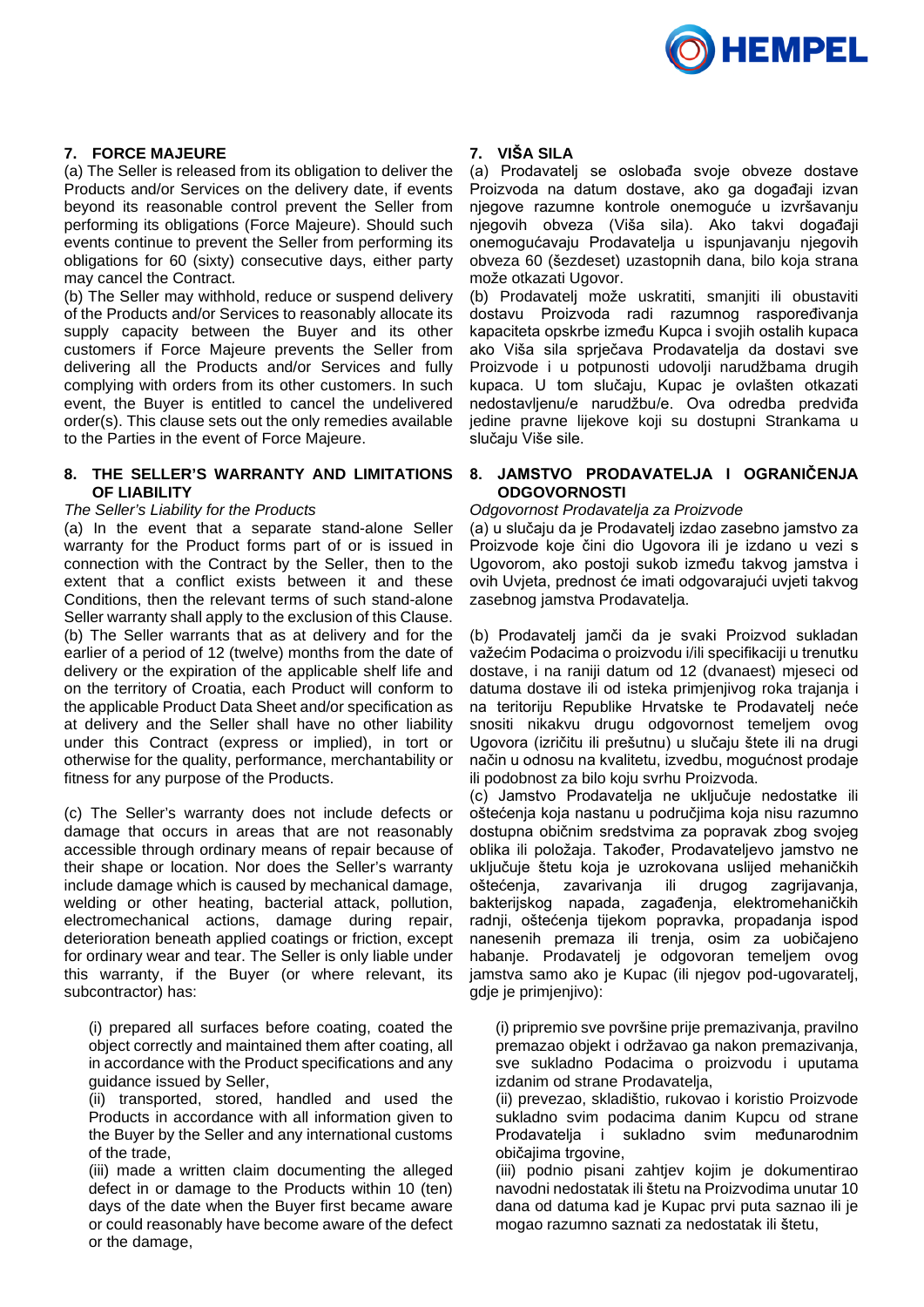

(iv) allowed the Seller reasonable time and access to inspect the Products, the area of their application and allows the Seller to inspect any maintenance or other relevant records (which the Buyer must keep in accordance with good practice),

(v) complied with its obligations under these Conditions, including making timely payment of the purchase price, and

(vi) stopped using the Products as soon as the Buyer detected or could have detected the defect.

(d) For Intumescent Products, the Seller shall not be liable for breach of the warranty in this clause 8 if the applicable non-conformity arises:

(i) because the Buyer alters the relevant Intumescent Product, or mixes or uses it in conjunction with any unapproved substance,

(ii) in whole or in part, due to wilful damage, abnormal or highly variable environmental conditions; or

(iii) in whole or in part, due to any negligence, misuse of the relevant Intumescent Product, inadequate specification of coating thickness and/or critical/limiting temperature or inadequate or inappropriate surface preparation or coating application by any person other than the Seller or its agents.

(e) In the event of a breach of warranty under this clause 8, the Seller must at its own option, either replace the Product or refund the price of the defective Product in full. The Buyer is not entitled to any other remedy. The Seller may suspend subsequent deliveries of the Products or postpone corresponding dates of delivery accordingly until the validity of the Buyer's claim has been finally determined.

### *The Seller's Liability for Services*

(f) The Seller is only liable for technical advice, instructions and other information about the use of the Products or other services provided by the Seller or its representative if the Buyer can demonstrate that (i) the Seller has given the advice or services negligently in light of the information, equipment and knowledge available to the Seller at the time, and (ii) that the Buyer has suffered direct loss as a result.

### *The Seller's Liability for Services for Intumescent Products*

(g) The Seller shall have no liability for any advice or other service the Seller (or any of its employees, agents and sub-contractors) provides in relation to any Intumescent Product(s) for which the Buyer has not paid separately from any other Intumescent Product or Service, such free advice or service to be provided at the Seller's discretion and not to be relied upon by the Buyer.

(h) The Seller shall only be liable if such advice or service has been given negligently taking into account the information, equipment and knowledge readily available to the Seller at the time (including that provided by the Buyer), but the Buyer expressly acknowledges that the Intumescent Products may be used for uses outside of the scope of the Seller's knowledge or expertise; variations in environment, changes in procedures or use, or the extrapolation of data may cause unsatisfactory

(iv) dozvolio Prodavatelju razumno vrijeme i pristup za pregled Proizvoda, područja njihove primjene i dozvolio Prodavatelju uvid u sve zapise o održavanju ili druge odgovarajuće zapise (koje je Kupac dužan čuvati sukladno dobroj praksi),

(v) ispunio svoje obveze iz ovih Uvjeta, uključujući i pravovremeno plaćanje kupoprodajne cijene, te

(vi) prestao koristiti Proizvode čim je otkrio ili mogao otkriti nedostatak.

(d) Za Intumescentne Proizvode, Prodavatelj nadalje neće biti odgovoran za kršenje jamstva iz odredbe 8 ako dođe do nesukladnosti:

(i) jer je Kupac promijenio odgovarajući Intumescentni Proizvod ili ga je pomiješao ili koristio u kombinaciji s bilo kojom neodobrenom tvari,

(ii) u cijelosti ili dijelom zbog namjerne štete, nenormalnih ili visoko promjenjivih okolišnih uvjeta; ili (iii) u cijelosti ili dijelom zbog nepažnje, zlouporabe odgovarajućeg Intumescentnog Proizvoda, neadekvatne specifikacije debljine premaza i/ili kritične/ograničavajuće temperature ili neodgovarajuće pripreme površine ili nanošenja premaza od strane bilo koje druge osobe osim Prodavatelja ili njegovih agenata.

(e) U slučaju kršenja jamstva temeljem odredbe 8, Prodavatelj je dužan, po vlastitom izboru, bilo zamijeniti Proizvode bilo učiniti povrat kupoprodajne cijene u cijelosti. Kupac nije ovlašten na niti jedan drugi pravni lijek. Prodavatelj je ovlašten odgoditi naknadne dostave Proizvoda ili odgoditi odgovarajuće datume dostave do konačnog utvrđenja valjanosti zahtjeva Kupca.

### *Odgovornost Prodavatelja za Usluge*

(f) Prodavatelj je odgovoran samo za tehničke savjete, upute i druge informacije o korištenju Proizvoda ili druge Usluge koje su pružili Prodavatelj ili njegov predstavnik ako Kupac može dokazati da (i) je Prodavatelj dao savjet ili Usluge s nepažnjom s obzirom na informacije, opremu i znanje koje je tada bilo dostupno Prodavatelju, te (ii) da je Kupac zbog toga pretrpio izravni gubitak.

### *Odgovornost Prodavatelja za Intumescentne Proizvode*

(g) Prodavatelj neće snositi nikakvu odgovornost za savjete ili druge Usluge koje je Prodavatelj (ili bilo koji od njegovih radnika, agenata i pod-ugovaratelja) pružio u vezi s bilo kojim Intumescentnim Proizvodom/ima, koje Kupac nije platio odvojeno od bilo kojeg drugog Intumescentnog Proizvoda ili Usluge, te je takav besplatni savjet ili Usluga pružen na temelju diskrecije Prodavatelja i na isti se Kupac ne može oslanjati.

(h) Prodavatelj će biti odgovoran samo ako je takav savjet ili Usluga bio dan s nepažnjom s obzirom na informacije, opremu i znanje koje je tada bilo dostupno Prodavatelju (uključujući i ono pruženo od strane Kupca), ali Kupac izričito prihvaća da se Intumesecentni Proizvodi mogu koristiti za svrhu izvan okvira znanja ili stručnosti Prodavatelja; promjene u okolišu, promjene u postupcima ili korištenju, ili ekstrapolacija podataka mogu uzrokovati nezadovoljavajuće rezultate; te da su Intumesecentni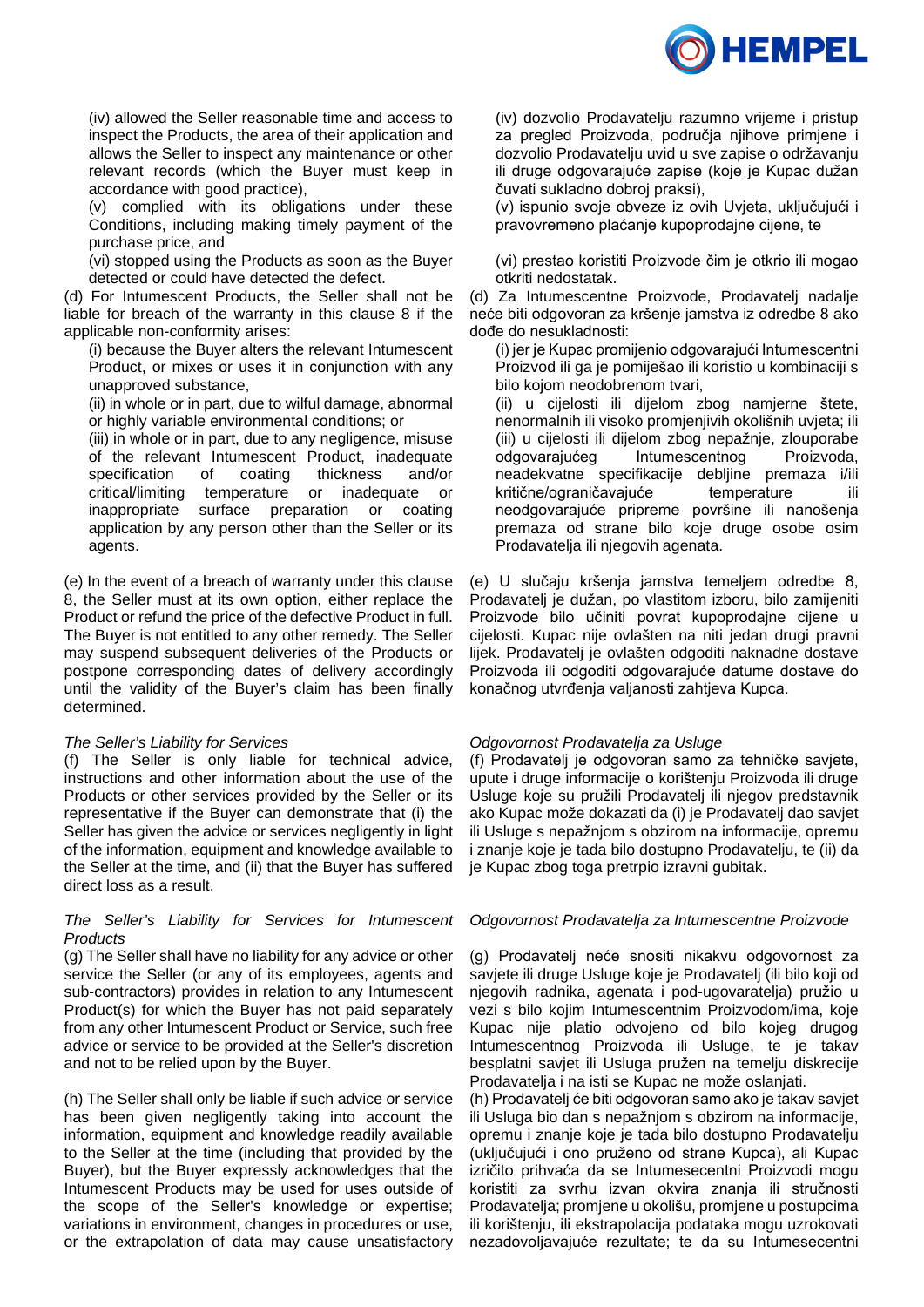

results; and that the Intumescent Products are intended for use by buyers having relevant skill and know-how in the proper use of such type of products.

### *Limitation of Liability*

(i) The Seller's liability to the Buyer shall not exceed the invoiced price for the Products and/or Services, except that in respect of Intumescent Products (and related Services) only, if the remedies available under clause 8(e) are unenforceable under applicable law, Seller's liability shall in no event, exceed 2 (two) times the invoiced price.

(j) The Seller shall not be liable for any loss of profit or earnings, loss of time, loss of goodwill or loss of use of vessels, machinery or equipment. In no circumstances shall the Seller be liable for any special or consequential/indirect loss or damage whatsoever.

(k) The Seller shall not be liable for any infringement of a third party's intellectual property rights caused by the Buyer's use of the Products.

(l) Any exclusions or limitations of liability under these Conditions in favour of the Seller are agreed to be extended for the benefit of all companies and/or individuals within the Hempel Group.

(m) Subject to applicable law as regards liability for personal injury and death, the Buyer shall have no claim against the Seller, in contract or in tort, in relation to anything performed or delivered under the Contract unless the Seller has been notified in writing of such claims within 24 (twenty-four) months of delivery.

### **9. INTELLECTUAL PROPERTY RIGHTS**

The Seller (or Hempel A/S) is and remains the owner of all intellectual property rights related to the Products and/or Services, including know-how, patents, patent applications, inventions, trademarks, technical information, documentation, data as well as any copyright relating hereto. The Buyer does not acquire any rights to any intellectual property rights or other deliverables specifically developed by Seller to fulfil the Contract, such rights shall remain the exclusive property of the Seller (or Hempel A/S).

#### **10. COMPLIANCE, EXPORT CONTROL AND SANCTIONS**

The Buyer undertakes that it is and shall in connection with this Contract, remain in compliance with applicable laws and regulations, including but not limited to those relating to anti-bribery and corruption, and sanctions provisions and export control regulations of the UN, US, UK and EU. If the Buyer is in breach of this clause 10, the Seller is entitled to either suspend or terminate the Contract at no liability or cost to the Seller.

### **11**. **MISCELLANEOUS**

(a) The Buyer may not assign its rights and obligations under the Contract.

(b) The Contract establishes neither a partnership nor a joint venture between the Seller and the Buyer, and neither of the parties shall be construed as partner or other business associate of the other.

Proizvodi namijenjeni za korištenje kupcima koji imaju odgovarajuću vještinu i znanje za pravilnu uporabu takvog tipa proizvoda.

## *Ograničenje odgovornosti*

(i) Odgovornost Prodavatelja Kupcu neće preći iznos fakturirane cijene za Proizvode i/ili Usluge, osim u slučaju Intumescentnih Proizvoda (i povezanih usluga) samo ako su pravni lijekovi navedeni pod 8(e) neprovedivi sukladno mjerodavnom pravu, u kojem slučaju odgovornost Prodavatelja neće preći dvostruki iznos fakturirane cijene.

(j) Prodavatelj neće biti odgovoran za bilo koji gubitak dobiti ili zarade, gubitak vremena, gubitak goodwill-a ili gubitak upotrebe plovila, strojeva ili opreme. Prodavatelj neće, niti u kojem slučaju, biti odgovoran za niti jedan posebni ili neizravni gubitak ili štetu.

(k) Prodavatelj neće biti odgovoran za niti jedno kršenje prava intelektualnog vlasništva trećih osoba koje je uzrokovano korištenjem Proizvoda od strane Kupca.

(l) Sva izuzeća ili ograničenja odgovornosti iz ovih Uvjeta koja su u korist Prodavatelja smatraju se proširenima u korist svih društava i/ili pojedinaca unutar Grupacije Hempel.

(m) Podložno zakonu, u slučaju osobnih ozljeda i smrti, Kupac neće imati potraživanje prema Prodavatelju, na temelju ugovorne ili izvan ugovorne odgovornosti, u vezi s bilo čime izvedenim ili isporučenim prema Ugovoru, osim ako Prodavatelj ne bude obaviješten o takvim potraživanjima pisanim putem unutar 24 (dvadeset i četiri) mjeseca od dostave.

### **9. PRAVA INTELEKTUALNOG VLASNIŠTVA**

Prodavatelj (ili Hempel A/S) je i ostaje vlasnik svih prava intelektualnog vlasništva povezanih s Proizvodima i/ili Uslugama, uključujući know-how, patente, prijave patenata, izume, žigove, tehničku informaciju, dokumentaciju, podatke kao i bilo koja autorska prava u vezi s ovime. Kupac ne stječe nikakva prava intelektualnog vlasništva niti druge proizvode koje je Prodavatelj posebno razvio radi ispunjavanja Ugovora, koja prava ostaju isključivo vlasništvo Prodavatelja (ili Hempela A/S).

### **10. USKLAĐENOST, KONTROLA IZVOZA I SANKCIJE**

Kupac se obvezuje da je i da će u vezi s ovim Ugovorom, ostati u skladu sa svim primjenjivim zakonima i propisima, uključujući, ali ne ograničavajući se na one koji se odnose na suzbijanje mita i korupcije, sankcije i ograničenja kontrole izvoza UN-a, SAD-a, UK-a i EU. Ako Kupac prekrši ovu odredbu 10, Prodavatelj može ili obustaviti ili raskinuti ovaj Ugovor, bez ikakve odgovornosti i troškova za Prodavatelia.

# **11**. **RAZNO**

(a) Kupac ne može prenijeti svoja prava i obveze iz ovog Ugovora.

(b) Ovim Ugovorom ne uspostavlja se partnerstvo niti zajednički pothvat između Prodavatelja i Kupca, te niti jedna od strana neće biti smatrana partnerom ili poslovnim suradnikom druge strane.

(c) Svako odustajanje od prava ili pravnog lijeka sukladno ovom Ugovoru bit će valjano ako je dano u pisanom